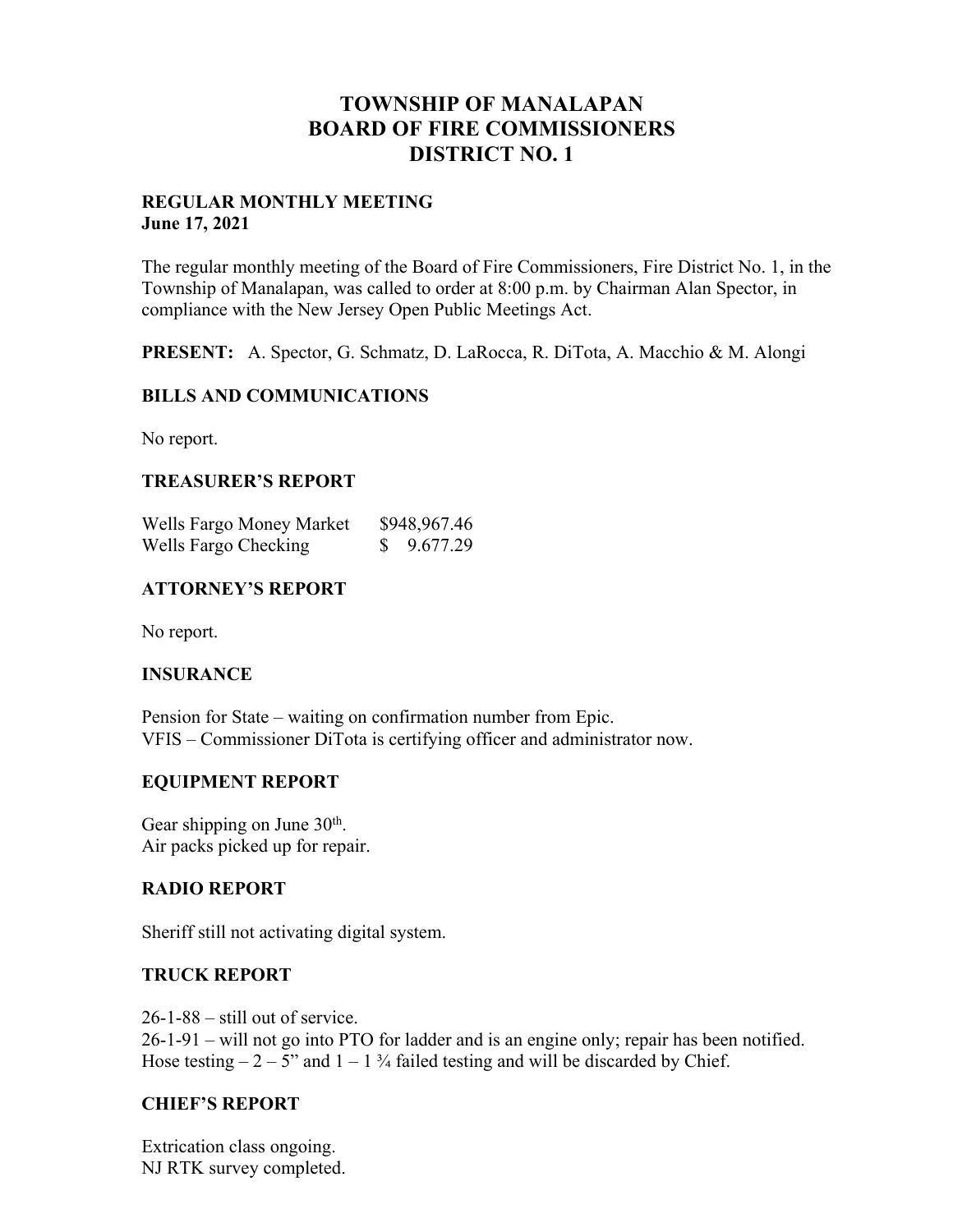Personal CO meters will need to be purchased in 3 months.

## **MEMBERSHIP REPORT**

Two new members joined in June.

#### **ASSOCIATION REPORT**

No report.

### **TRUSTEES' REPORT**

No report.

## **OLD BUSINESS**

See attached.

### **NEW BUSINESS**

Commissioner Schmatz made a motion to pay all vouchers; this was seconded by Commissioner LaRocca. All voted aye.

Commissioner LaRocca made a motion not to exceed \$200 for pre-alert supplies for Main House; this was seconded by Commissioner Spector. All voted aye.

Commissioner LaRocca made a motion not to exceed \$6,700 to purchase 8 TIC and 2 chargers; this was seconded by Commissioner Macchio. All voted aye.

Commissioner LaRocca made a motion not to exceed \$400 to purchase 6 probie shields; this was seconded by Commissioner Macchio. All voted aye.

Commissioner LaRocca made a motion not to exceed \$5,000 to replace AC unit for kitchen zone; this was seconded by Commissioner Schmatz. All voted aye.

Commissioner LaRocca made a motion not to exceed \$13,000 to add bathroom to rear building at Main House; this was seconded by Commissioner Schmatz. All voted aye.

Chief Alongi to email revised SOG to Commissioner DiTota.

Commissioner Macchio to get workers started on bathroom in rear building.

Commissioner LaRocca getting tire inflators for extrication.

Meeting opened to the public at 8:34 p.m.

A motion was made by Commissioner Spector to adjourn; it was seconded by Commissioner Schmatz and all voted aye.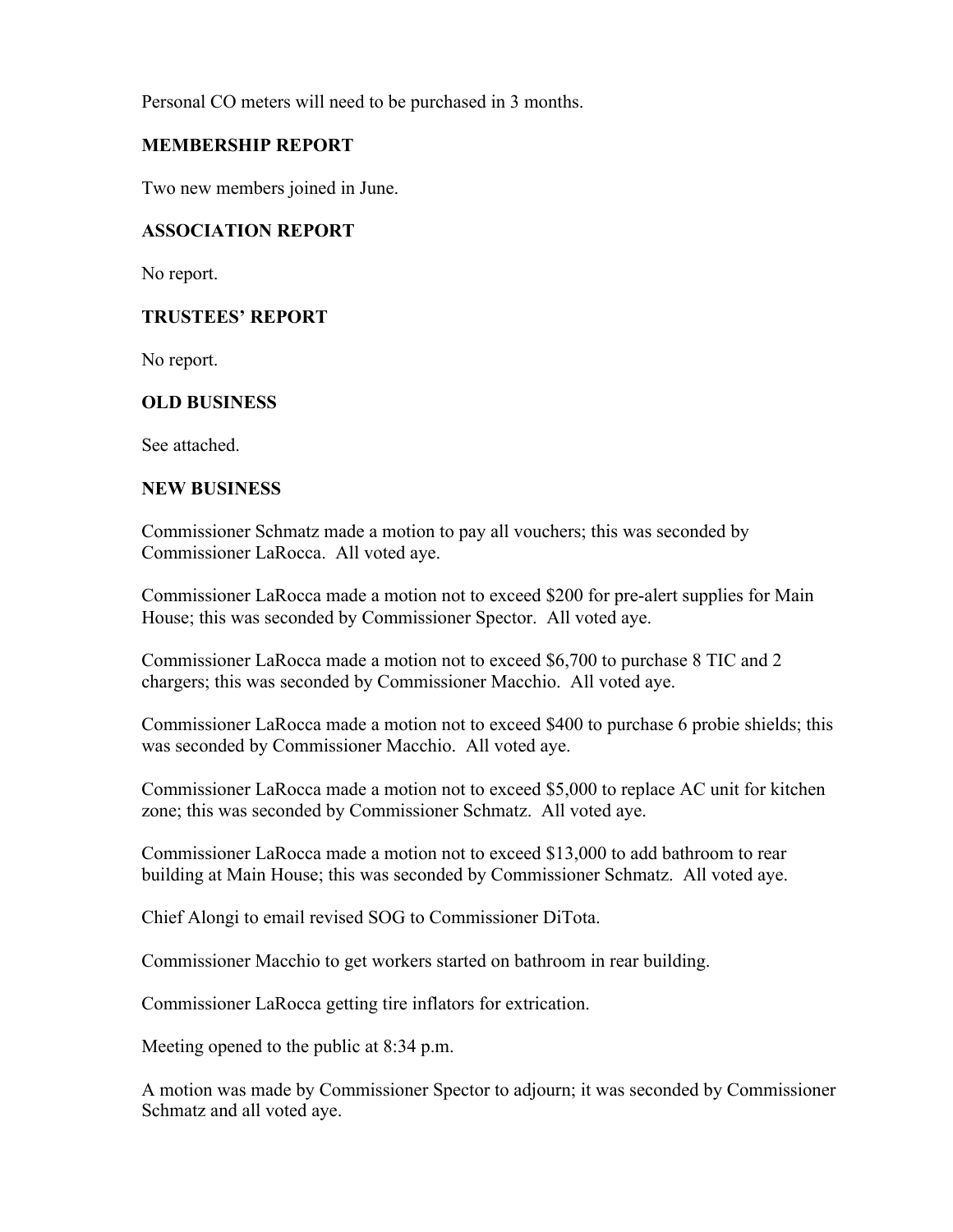Meeting adjourned at 8:36 p.m.

Respectfully submitted, Robert DiTota, Clerk